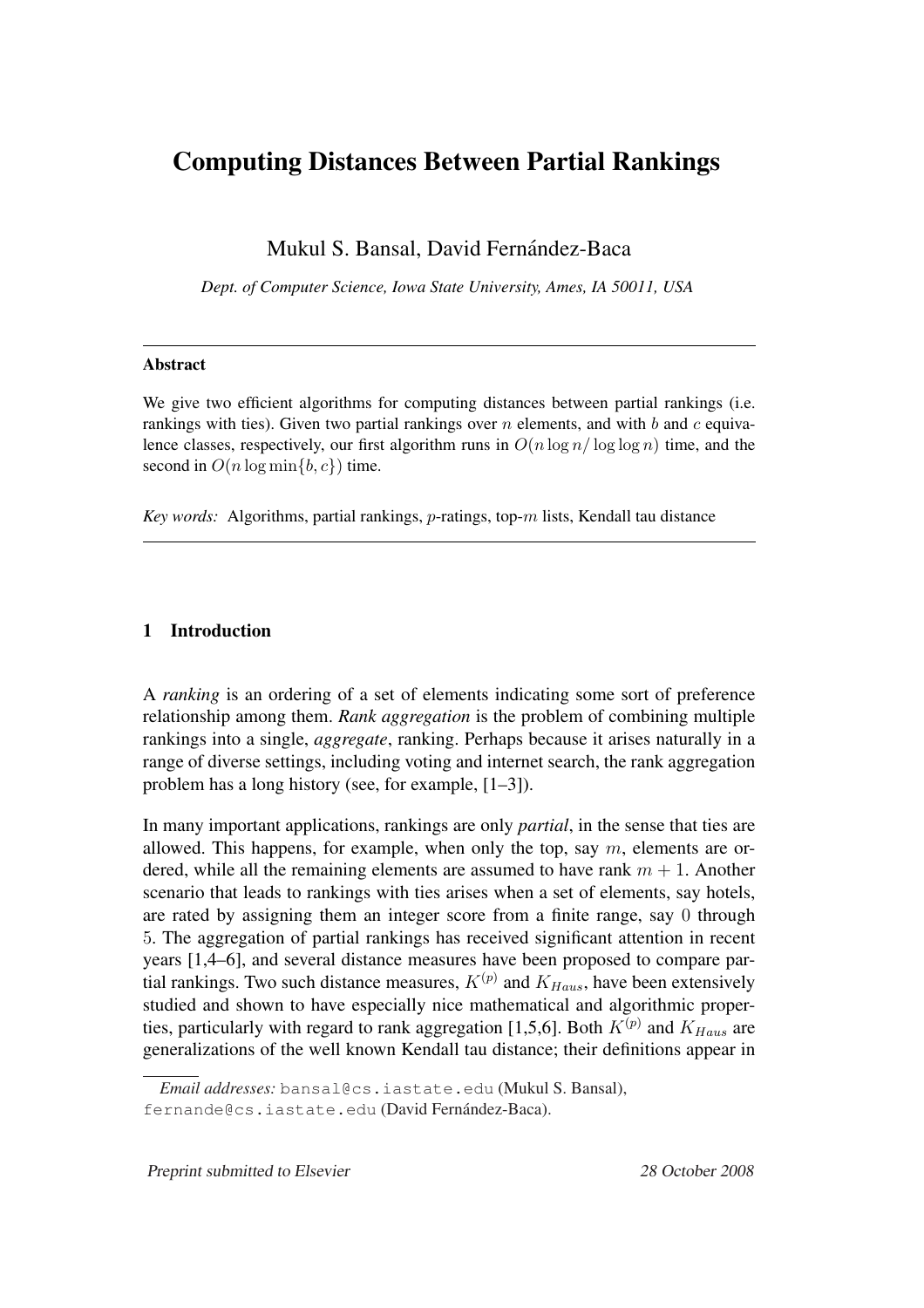Section 2. The Kendall tau distance between two full rankings (over the same set of  $n$  elements) counts the number of pairwise disagreements between the two rankings, and can be computed in  $O(n \log n / \log \log n)$  time by counting inversions [7].

Computing  $K^{(p)}$  and  $K_{Haus}$  is useful not only for comparing partial rankings against each other, but also for aggregating them into a single ranking. Indeed, computing a median ranking (i.e., a ranking with minimum total distance to the input rankings) provides a mathematically sound way of combining multiple partial rankings into a single one [3,5]. Both  $K^{(p)}$  and  $K_{Haus}$  can be computed naively in  $O(n^2)$ time; however, the problem of computing these values efficiently has not been addressed so far. Here, we give two algorithms for computing  $K^{(p)}$  and  $K_{Haus}$  between partial rankings: One of these runs in  $O(n \log n / \log \log n)$  time, and the other in  $O(n \log \min\{b, c\})$  time, where b, c are the number of equivalence classes (i.e. *buckets*) in the two partial rankings.

## 2 Basic Notation and Preliminaries

By and large, we follow the terminology of Fagin et al. from [5]. A *bucket order* is a linear order with ties. More formally, a bucket order is a transitive binary relation  $\prec$ for which there are non-empty sets  $B_1, \ldots, B_b$  (called buckets) that form a partition of the domain such that  $x \prec y$  if and only if there are i, j with  $i < j$  such  $x \in B_i$ and  $y \in B_j$ . We say that bucket  $B_i$  *precedes* bucket  $B_j$  if  $i < j$ .

We associate a *partial ranking* with each bucket order, by letting  $\sigma(x) = i$  when  $x \in B_i$ . We assume that all partial rankings have the same domain, denoted D. Without any loss in generality, we shall assume that  $D = \{1, \ldots, n\}$ . We say that x and y are *tied in*  $\sigma$  if  $\sigma(x) = \sigma(y)$ .

Let  $\sigma_1$  and  $\sigma_2$  be two partial rankings on the domain D with bucket sets  $B_1, B_2, \ldots, B_b$ , and  $C_1, C_2, \ldots, C_c$  respectively (where bucket  $B_i$  precedes bucket  $B_{i+1}$  for  $1 \leq$  $i < b$ , and bucket  $C_i$  precedes bucket  $C_{i+1}$  for  $1 \leq i < c$ ). Let  $\mathcal{P} = \{\{i, j\} : i \neq j\}$ j and  $i, j \in D$  be the set of unordered pairs of distinct elements from D. We partition  $P$  into the following three sets:

- 1.  $\mathcal{D}(\sigma_1, \sigma_2)$  is the set of all  $\{i, j\} \in \mathcal{P}$  such that i and j appear in different order in  $\sigma_1$  and  $\sigma_2$ ; that is, either  $\sigma_1(i) < \sigma_1(j)$  and  $\sigma_2(i) > \sigma_2(j)$  or vice versa.
- 2.  $\mathcal{R}_1(\sigma_1, \sigma_2)$  is the set of all  $\{i, j\} \in \mathcal{P}$  such that i and j are tied in  $\sigma_1$  but not tied in  $\sigma_2$ ; that is,  $\sigma_1(i) = \sigma_1(j)$  and  $\sigma_2(i) \neq \sigma_2(j)$ .
- 3.  $\mathcal{R}_2(\sigma_1, \sigma_2)$  is the set of all  $\{i, j\} \in \mathcal{P}$  such that i and j are tied in  $\sigma_2$  but not tied in  $\sigma_1$ ; that is,  $\sigma_2(i) = \sigma_2(j)$  and  $\sigma_1(i) \neq \sigma_1(j)$ .

Fagin et al. in [5] defined the following two distance measures between partial rankings. The *Kendall distance with penalty parameter p*, denoted by  $K^{(p)}$ , is defined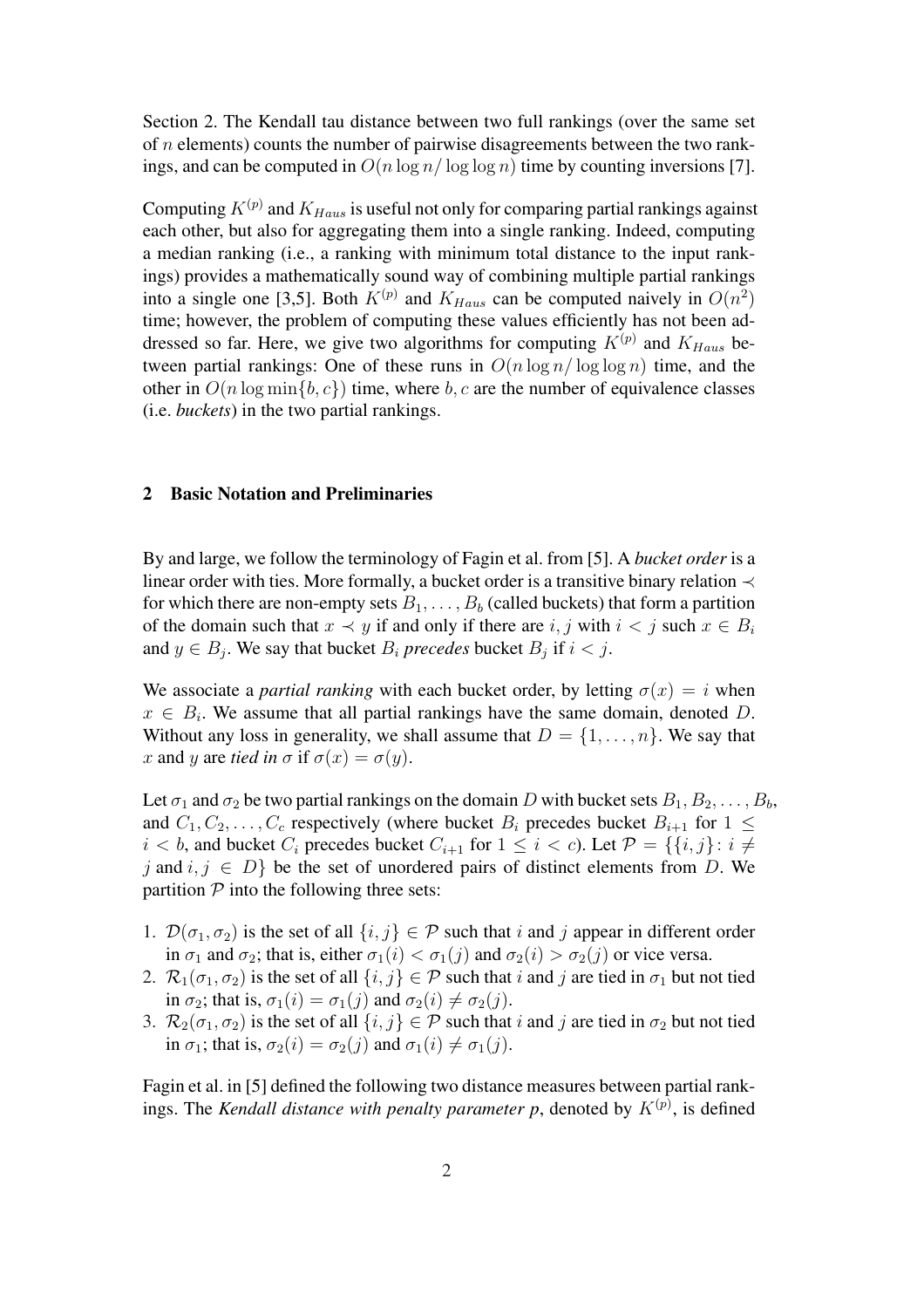to be  $|\mathcal{D}(\sigma_1,\sigma_2)| + p \cdot (|\mathcal{R}_1(\sigma_1,\sigma_2)| + |\mathcal{R}_2(\sigma_1,\sigma_2)|)$  where p is a real number in the interval [0, 1]. The *Hausdorff distance based on Kendall distance*, denoted by  $K_{Haus}$ , is equal to  $|\mathcal{D}(\sigma_1, \sigma_2)| + \max\{|\mathcal{R}_1(\sigma_1, \sigma_2)|, |\mathcal{R}_2(\sigma_1, \sigma_2)|\}.$ <sup>1</sup>

The values of both  $K^{(p)}(\sigma_1, \sigma_2)$  and  $K_{Haus}(\sigma_1, \sigma_2)$  are easily obtained if we first compute the values  $|\mathcal{D}(\sigma_1, \sigma_2)|$ ,  $|\mathcal{R}_1(\sigma_1, \sigma_2)|$  and  $|\mathcal{R}_2(\sigma_1, \sigma_2)|$ . In the next section we show how to compute the values  $|\mathcal{R}_1(\sigma_1, \sigma_2)|$  and  $|\mathcal{R}_2(\sigma_1, \sigma_2)|$  in  $O(n)$  time. In Section 4 we present two algorithms that compute the value  $|\mathcal{D}(\sigma_1, \sigma_2)|$ .

## 3 Preprocessing

Our algorithms assume that the following three preprocessing steps have been executed: (i) Relabel the domain D so that in  $\sigma_1$  bucket  $B_1$  is  $\{1, \ldots, |B_1|\}$ ,  $B_2$  is  $\{|B_1| + 1, \ldots, |B_1| + |B_2|\}$ , and so on. (ii) For each  $i \in \{1, \ldots, c\}$ , sort  $C_i$  in ascending order (according to the relabeled domain). (iii) Compute  $|\mathcal{R}_1(\sigma_1, \sigma_2)|$  and  $|\mathcal{R}_2(\sigma_1, \sigma_2)|$ .

We claim that all three steps can be done in  $O(n)$  time. This is easy to see for Step (i). To implement Step (ii), we rely on the fact that the buckets  $C_i$ ,  $1 \le i \le c$ , partition  $D = \{1, \ldots, n\}$  and that, given any element in D, we know (in  $O(1)$  time) the bucket  $C_i$  to which it belongs. This allows us to obtain sorted versions of the sets  $C_i$ ,  $1 \le i \le c$ , in  $O(n)$  time simply by adding the elements of D in ascending order one at a time to the correct ordered set. We now show how to compute the value  $|\mathcal{R}_2(\sigma_1, \sigma_2)|$  in  $O(n)$  time; thus, by symmetry,  $|\mathcal{R}_1(\sigma_1, \sigma_2)|$  can also be computed in  $O(n)$  time. Our algorithm relies on the following result.

**Lemma 3.1** *For every two partial rankings*  $\sigma_1$  *and*  $\sigma_2$ *,* 

$$
|\mathcal{R}_2(\sigma_1, \sigma_2)| = \sum_{i=1}^c \left( \binom{|C_i|}{2} - \sum_{j=1}^{c_i} \binom{|C_{ij}|}{2} \right),\tag{1}
$$

where, for  $i \in \{1, \ldots, c\}$ ,  $C_{i1}, \ldots, C_{ic_i}$  is a partition of  $C_i$  into  $c_i$  maximal subsets *such that, for*  $j \in \{1, \ldots, c_i\}$ , every element of  $C_{ij}$  occurs in the same bucket of  $\sigma_1$ .

**Proof:** Let R denote the right-hand side of Equation (1). Consider each term of the **Proof:** Let A defibe the right-nand site<br>outermost sum in R: The value of  $\begin{pmatrix} |C_i| \end{pmatrix}$ value of  $\binom{|C_i|}{2}$  is the number of unordered pairs in bucket  $C_i$ , while the value of  $\sum_j {\binom{|C_{ij}|}{2}}$  $\binom{\lambda_{ij}}{2}$  is the number of unordered pairs from the bucket  $C_i$  that appear in the same bucket in  $\sigma_1$ . Since each term of the outer sum considers different buckets of  $\sigma_2$ , R counts each pair in  $\mathcal{R}_2(\sigma_1, \sigma_2)$  at most once. Therefore,  $R \leq |\mathcal{R}_2(\sigma_1, \sigma_2)|$ . Now consider some element  $x = \{a, b\} \in \mathcal{R}_2(\sigma_1, \sigma_2)$ . Then,

<sup>&</sup>lt;sup>1</sup> The actual definition of  $K_{Haus}$  is more technical, but the measure was shown to be equal to  $|\mathcal{D}(\sigma_1, \sigma_2)|$  + max $\{|\mathcal{R}_1(\sigma_1, \sigma_2)|, |\mathcal{R}_2(\sigma_1, \sigma_2)|\}$  in [5].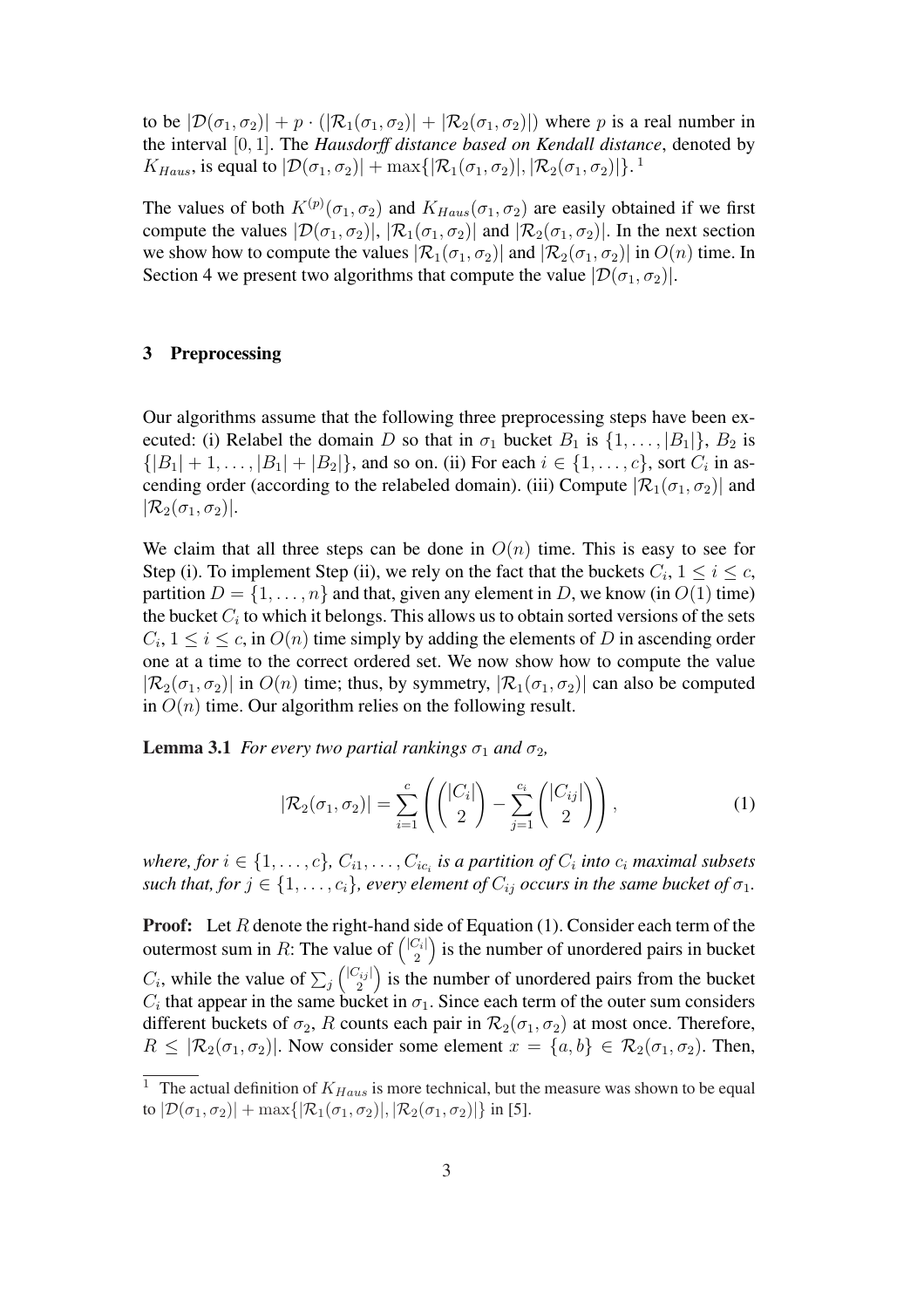there exists some  $i \in \{1, \ldots, c\}$  such that  $a, b \in C_i$  and there is no  $j \in \{1, \ldots, c_i\}$ such that  $a, b \in C_{ij}$ . Thus, x contributes at least one to R and, therefore,  $R \geq$  $|\mathcal{R}_2(\sigma_1, \sigma_2)|$ . Altogether, this implies that  $R = |\mathcal{R}_2(\sigma_1, \sigma_2)|$ .

### **Theorem 3.1** *The value of*  $\left[\mathcal{R}_2(\sigma_1, \sigma_2)\right]$  *can be computed in*  $O(n)$  *time.*

**Proof:** We show that the right-hand side of Equation (1) can be evaluated in  $O(n)$ time. For each  $i \in \{1, \ldots, c\}$ , the partition  $C_{i1}, \ldots, C_{ic_i}$  of  $C_i$  can be built in  $O(|C_i|)$  time as follows: Because of preprocessing Steps (i) and (ii), the elements in  $C_i$  are given as a list in increasing order. Hence, each  $C_{ij}$  is a single contiguous block of integers. The partition  $C_{i1}, \ldots, C_{ic_i}$  can therefore be created by traversing through the elements of  $C_i$  in order, and assigning them to consecutive groups. Given  $C_{i1}, \ldots, C_{i c_i}$ , each term of the sum on the right-hand side of Equation (1) can be computed in  $O(|C_i|)$  time. Hence, the total time to evaluate Equation (1) and to obtain the value of  $|\mathcal{R}_2(\sigma_1, \sigma_2)|$  is  $O(\sum_{i=1}^n |C_i|)$ , which is  $O(n)$ .

# 4 Computing  $|\mathcal{D}(\sigma_1, \sigma_2)|$

Our algorithms for computing  $|\mathcal{D}(\sigma_1, \sigma_2)|$  are related to algorithms for the classical inversion counting problem [8]. Informally, the inversion counting problem is to find the number of pairs that are out of order in a given permutation on the numbers  $1, \ldots, n$ . The fastest known algorithm for inversion counting uses the subset rank data structure [7] and runs in  $O(n \log n / \log \log n)$  time. In Section 4.1 we develop this idea further and show how to compute  $|\mathcal{D}(\sigma_1, \sigma_2)|$  in  $O(n \log n / \log \log n)$ time. Another approach to solve the inversion counting problem uses divide and conquer, yielding an  $O(n \log n)$  algorithm (see, for example, [8]). In Section 4.2 we extend this approach to obtain an  $O(n \log \min\{b, c\})$  algorithm to compute  $|\mathcal{D}(\sigma_1, \sigma_2)|.$ 

## *4.1 An* O(n log n/ log log n) *algorithm*

This algorithm uses a data structure Ψ for the *subset rank* problem [7]. Such a data structure allows one to maintain a subset  $A \subseteq \{1, \ldots, n\}$  under the following operations: *Insert*(i,  $\Psi$ ), which inserts i into  $\Psi$ , *Delete*(i,  $\Psi$ ), which deletes i from  $\Psi$ , and *Rank* $(i, \Psi)$ , which, given some  $i \in A$ , returns the number of elements in A that are greater than  $i$ .<sup>2</sup> It is known that each of these operations can be performed in  $O(\log n / \log \log n)$  time [7].

<sup>&</sup>lt;sup>2</sup> We note that the  $Rank(i, \Psi)$  operation is customarily defined as returning the number of elements in  $A$  that are less than or equal to i. However, it is easy to see that this version and the one we need are computationally equivalent.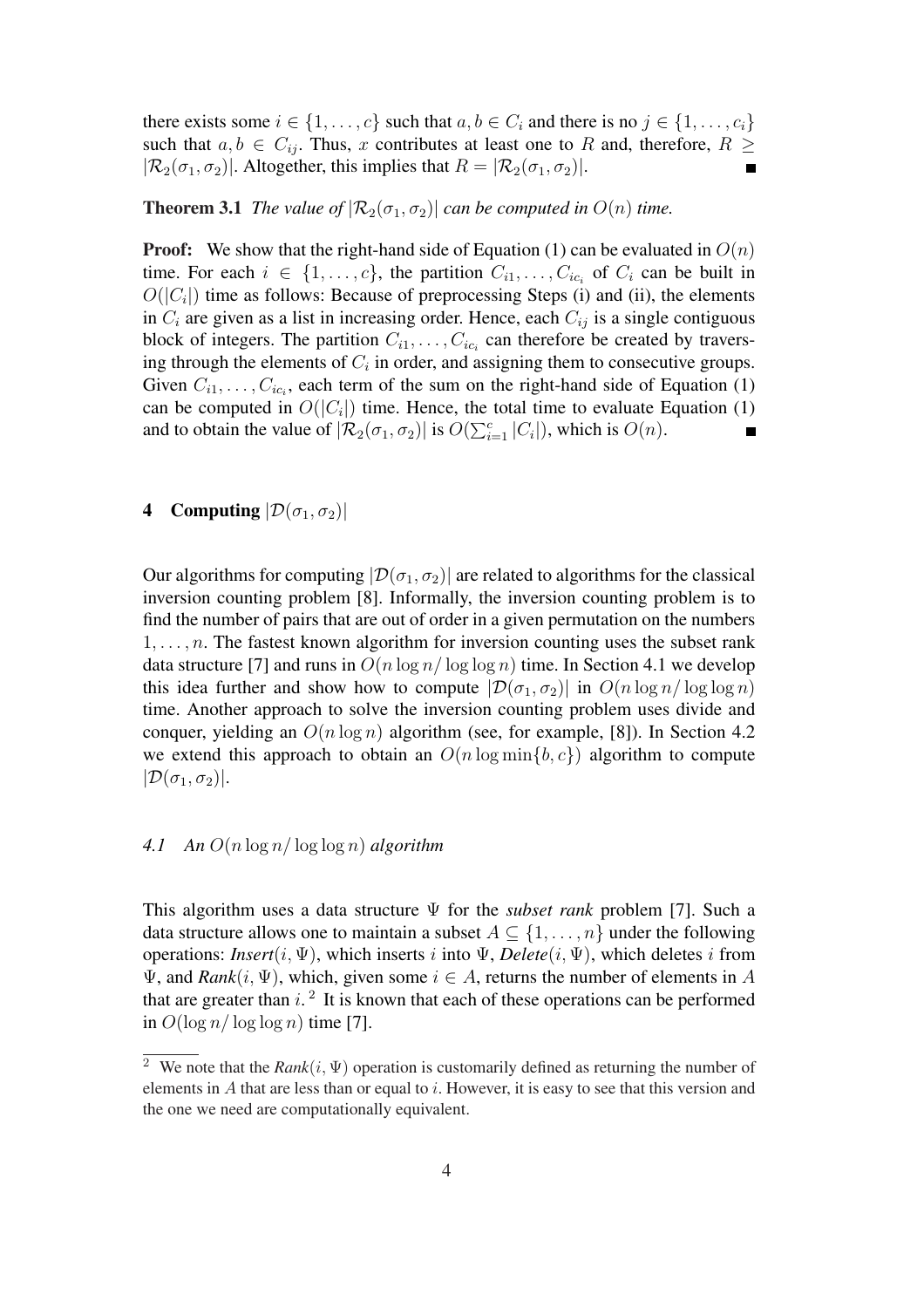Given any  $x \in D$ , let  $f(x)$  denote the largest element in the bucket of x in  $\sigma_1$ . We write  $\Gamma(x)$  to denote the set  $\{z \in \bigcup_{1 \le p < q} C_p : z > f(x)$ , and  $q = \sigma_2(x)\}$ . The main idea behind our algorithm is captured in the following lemma.

**Lemma 4.1** *For any two elements*  $x, y \in D$ ,  $\sigma_1(x) < \sigma_1(y)$ , and  $\sigma_2(y) < \sigma_2(x)$  if *and only if*  $y \in \Gamma(x)$ *.* 

**Proof:** ( $\Rightarrow$ ) By definition, if  $y \in \Gamma(x)$  then  $\sigma_2(y) < \sigma_2(x)$ . Similarly, since the elements in  $\sigma_1$  are in sorted order,  $y > f(x)$  implies that  $\sigma_1(x) < \sigma_1(y)$ .

( $\Leftarrow$ ) Since the elements of  $\sigma_1$  are in sorted order, we must have  $y > f(x)$ . Similarly, since  $\sigma_2(y) < \sigma_2(x)$ , y must be an element of  $\bigcup_{1 \le p < q} C_p$  where  $q = \sigma_2(x)$ . Thus, y must be in  $\Gamma(x)$ .

**Lemma 4.2**  $|\mathcal{D}(\sigma_1, \sigma_2)| = \sum_{x \in D} |\Gamma(x)|$ .

**Proof:** Consider any pair  $\{x, y\} \in [D(\sigma_1, \sigma_2)]$ . Since  $\{x, y\}$  is an unordered pair, we may assume, without any loss of generality, that  $\sigma_2(y) < \sigma_2(x)$ . Thus, by Lemma 4.1, this pair  $\{x, y\}$  is counted in the sum  $\sum_{x \in D} |\Gamma(x)|$ . Additionally, since Lemma 1.1, ans pan [x, y] is counted in the sum  $\sum_{x\in D} |F(x)|$ . Additionary, since  $\{x, y\}$  is counted exactly once, we must have  $|\mathcal{D}(\sigma_1, \sigma_2)| \leq \sum_{x\in D} |\Gamma(x)|$ . Sim-(x, y) is counted extern between the expression  $\sum_{x \in D} |\Gamma(x)|$  must be identify, by Lemma 4.1, each term counted in the expression  $\sum_{x \in D} |\Gamma(x)|$  must be an element of  $\mathcal{D}(\sigma_1, \sigma_2)$ . Moreover, since each term in the expression  $\sum_{x \in D} |\Gamma(x)|$ represents a distinct element of  $\mathcal{D}(\sigma_1, \sigma_2)$ , we must have  $|\mathcal{D}(\sigma_1, \sigma_2)| \geq \sum_{x \in D} |\Gamma(x)|$ . The lemma follows.

By Lemma 4.2, to compute  $|\mathcal{D}(\sigma_1, \sigma_2)|$  our algorithm computes  $|\Gamma(x)|$  for each  $x \in D$ . We use the subset rank data structure to compute  $|\Gamma(x)|$  efficiently for each  $x \in D$ . In particular, given  $x \in D$ , if  $\Psi$  consists of the elements in  $\bigcup_{1 \le p \le q} C_p$ , where  $q = \sigma_2(x)$ , then we must have  $Rank(f(x), \Psi) = |\Gamma(x)|$ . Thus, the algorithm effectively reduces to maintaining  $\Psi$  by incrementally inserting elements into it and making appropriate *Rank* queries. A detailed description appears below.

## Algorithm *OppositePairs*

- 1: for  $i$  from 1 to  $n$  do
- 2: Let  $f(i)$  be the largest element in i's bucket in  $\sigma_1$ .
- 3: Initialize a counter *count*  $\leftarrow 0$ .
- 4: Create an empty data structure  $\Psi$  for the subset rank problem.
- 5: Insert all the elements of  $C_1$  to  $\Psi$ .
- 6: for  $i$  from 2 to  $c$  do
- 7: for each element  $j \in C_i$  do
- 8:  $count \leftarrow count + Rank(f(j), \Psi).$
- 9: Add all the elements of  $C_i$  to  $\Psi$ .
- 10: return *count*.

Remark: Strictly speaking, the subset rank problem requires the element being ranked to be actually present in the subset. However, this issue is easy to deal with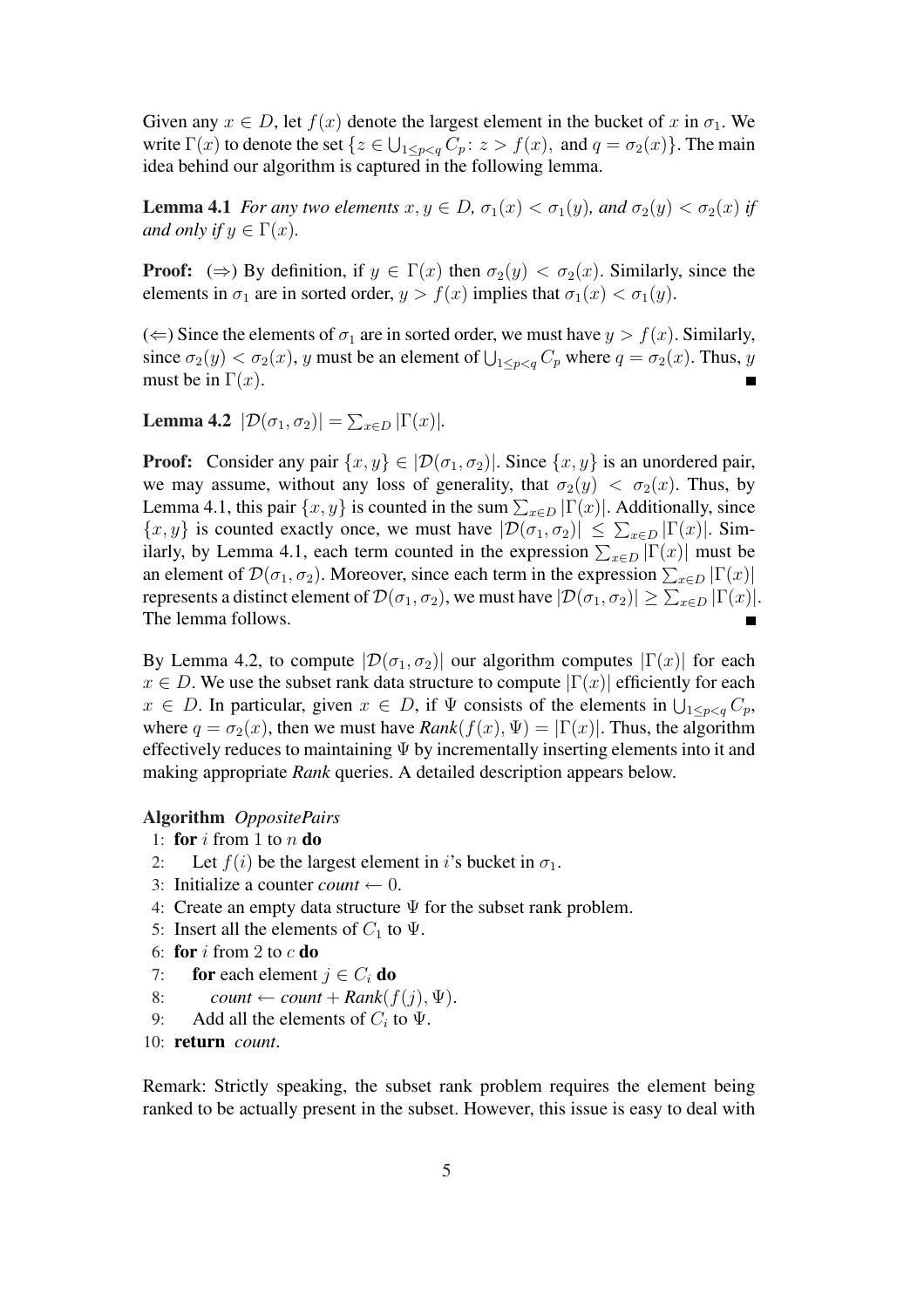by inserting (if necessary) and subsequently deleting the elements being ranked.

**Theorem 4.1**  $|\mathcal{D}(\sigma_1, \sigma_2)|$  *can be computed in*  $O(n \log n / \log \log n)$  *time.* 

Proof: We study the correctness and time complexity of Algorithm *OppositePairs*.

*Correctness*: Observe that if  $\Psi$  consists of the elements in  $\bigcup_{1 \le p < q} C_p$  where  $q =$  $\sigma_2(x)$ , then *Rank*( $f(x)$ ,  $\Psi$ ) =  $|\Gamma(x)|$ . Lemma 4.2 now immediately establishes the correctness of Algorithm *OppositePairs*.

*Complexity:* The first step in the algorithm is to compute the values  $f(i)$ , for each  $1 \leq i \leq n$ , and these are easily pre-computed in  $O(n)$  time. Subsequently, the complexity of the algorithm is dominated by the two nested *for* loops in Steps 6 and 7. In particular, each iteration of Step 8 takes  $O(\log n / \log \log n)$  time, and the total number of iterations is  $O(n)$ , yielding a total complexity of  $O(n \log n / \log \log n)$  for these steps. Similarly, Step 9 requires a total of  $O(n \log n / \log \log n)$  time as well. Thus, the time complexity of Algorithm *OppositePairs* is  $O(n \log n / \log \log n)$ .

# *4.2 An* O(n log min{b, c}) *algorithm*

The algorithm we now present is motivated by the fact that in most real-life situations the number of buckets in at least one of the rankings is either quite small or fixed. In such cases, our  $O(n \log \min\{b, c\})$  algorithm has linear or near-linear time complexity. This algorithm uses a divide-and-conquer strategy similar to that of the classical  $O(n \log n)$  merge sort based algorithm for inversion counting (see, for example, [8]).

Our algorithm treats  $\sigma_1$  and  $\sigma_2$  as fully ranked lists. Thus,  $\sigma_1$  simply becomes the sorted list  $1, \ldots, n$ . We then run a merge sort like algorithm on the list  $\sigma_2$ , which not only sorts the list but also computes the value  $|\mathcal{D}(\sigma_1, \sigma_2)|$  by maintaining a counter and carefully incrementing it during the merging process. The typical "merge" procedure in merge sort thus becomes a "merge-and-count" procedure in our algorithm. A key difference in our algorithm is that our divide-and-conquer strategy works at the level of buckets, i.e. it does not break up buckets in  $\sigma_2$  into smaller parts. Thus, there are only  $O(\log c)$  levels of recursion. This is because for each  $i \in \{1, \ldots, c\}$ , the set  $C_i$  is already stored as a list in ascending order, and moreover, the pairs of elements we wish to count must appear in different buckets in  $\sigma_2$ . Thus, we gain nothing by breaking up the buckets into smaller parts.

The input for procedure *MergeAndCount* consists of two mutually disjoint lists  $P = \langle P_1, \ldots, P_{|P|} \rangle$  and  $Q = \langle Q_1, \ldots, Q_{|Q|} \rangle$  containing elements from the domain D, such that for any  $p \in P$  and  $q \in Q$ ,  $\sigma_2(p) < \sigma_2(q)$ . We will also assume that each element in  $P$  and  $Q$  is tagged with the bucket number it belongs to in  $\sigma_2$  as well as in  $\sigma_1$ . As in merge sort, the input lists P, Q are both in sorted order,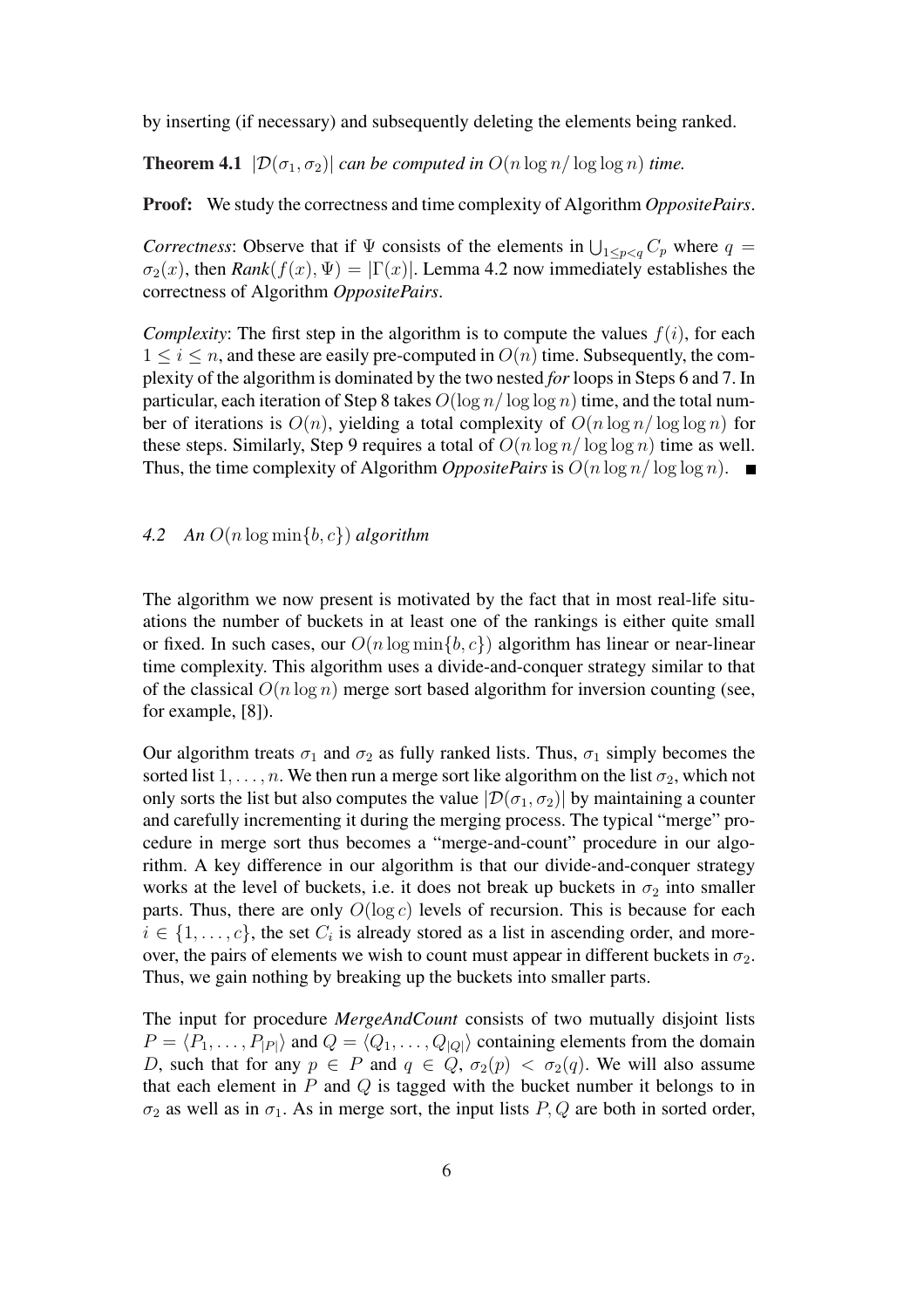and the output is a sorted list L obtained by merging P and  $Q$ . Additionally, the *MergeAndCount* procedure also counts the number of unordered pairs  $(p, q)$ , where  $p \in P$  and  $q \in Q$ , such that  $\sigma_1(q) < \sigma_1(p)$ . This is done as follows: As in merge sort, assume that in the current step we are at element  $P_i$  in P and  $Q_j$  in Q. If  $P_i < Q_j$  then we simply append  $P_i$  to L and continue. However, if  $Q_j < P_i$ , then in addition to appending  $Q_j$  to  $L$ , we increment *count* (which is a counter that is initialized to 0 at the beginning of the algorithm) by the number of elements in the list  $P_i, \ldots, P_{|P|}$  that are not in the same bucket as  $Q_j$  in  $\sigma_1$ . When procedure *MergeAndCount* terminates, it outputs the value of *count* along with the list L.

Lemma 4.3 *Procedure MergeAndCount on parameters* (P, Q) *computes the number of unordered pairs*  $\{p, q\}$ *, where*  $p \in P$  *and*  $q \in Q$ *, such that*  $\sigma_1(q) < \sigma_1(p)$ *and*  $\sigma_2(p) < \sigma_2(q)$ *.* 

**Proof:** Let  $\Pi$  be the set of unordered pairs  $(p, q)$ , where  $p \in P$  and  $q \in Q$ , such that  $\sigma_1(q) < \sigma_1(p)$  and  $\sigma_2(p) < \sigma_2(q)$ . During the merging process we increment *count* by the number of elements in the list  $P_i, \ldots, P_{|P|}$  that are not in the same bucket as  $Q_j$  in  $\sigma_1$ . Observe that (i) each element in P belongs to a different bucket than any element of Q in  $\sigma_2$ , (ii) we ensure that we count the pair  $\{P_x, Q_i\}$ , for  $i \leq x \leq |P|$ , only if  $P_x$  and  $Q_i$  are in different buckets in  $\sigma_1$ , and (iii) since both P and Q are sorted, element  $Q_i$  must be smaller than each of the elements  $P_i, \ldots, P_{|P|}$ . In addition, since element  $Q_j$  is considered at most once during the merging, each unordered pair is counted only once. Therefore, when procedure *MergeAndCount* terminates, *count*  $\leq |\Pi|$ .

Now consider some pair  $\{u, v\} \in \Pi$  where  $u < v$ . Then, by definition,  $\sigma_1(u)$  $\sigma_1(v)$ , and  $\sigma_2(v) < \sigma_2(u)$ . This implies that  $v \in P$  and  $u \in Q$ . Based on procedure *MergeAndCount*, it immediately follows that the pair  $\{u, v\}$  will be counted. Therefore, when the procedure terminates, *count*  $\geq |\Pi|$ . Thus, we have *count* =  $|\Pi|$ .

Lemma 4.4 *After an* O(n) *preprocessing step, procedure MergeAndCount on parameters*  $(P, Q)$  *can be executed in*  $O(|P| + |Q|)$  *time.* 

**Proof:** In the preprocessing step, let us create an array A of size b, initialized to all 0's. This takes  $O(n)$  time. Consider the merging step when  $Q_j$  is appended to L in procedure *MergeAndCount*. It is not hard to see that if we knew exactly how many elements in  $P_i, \ldots, P_{|P|}$  are in the same bucket as  $Q_j$  in  $\sigma_1$ , then this could be executed in  $O(1)$  time. This number can be computed as follows: During each execution of procedure *MergeAndCount*, we first traverse through the list P and update array A so that  $A_i$  is the number of elements in P that belong to bucket i in  $\sigma_1$ . This takes  $O(|P|)$  time. Later, during a merging step, if the bucket of  $P_i$  in  $\sigma_1$ is p, we decrement the value at  $A_p$  by one. Now, it is easy to see that if the bucket of  $Q_j$  in  $\sigma_1$  is q, then  $A_q$  equals the number of elements from  $P_i, \ldots, P_{|P|}$  that are in the same bucket as  $Q_j$  in  $\sigma_1$ . Finally, re-initializing A to 0 for subsequent reuse takes  $O(|P|)$  time. The lemma follows.